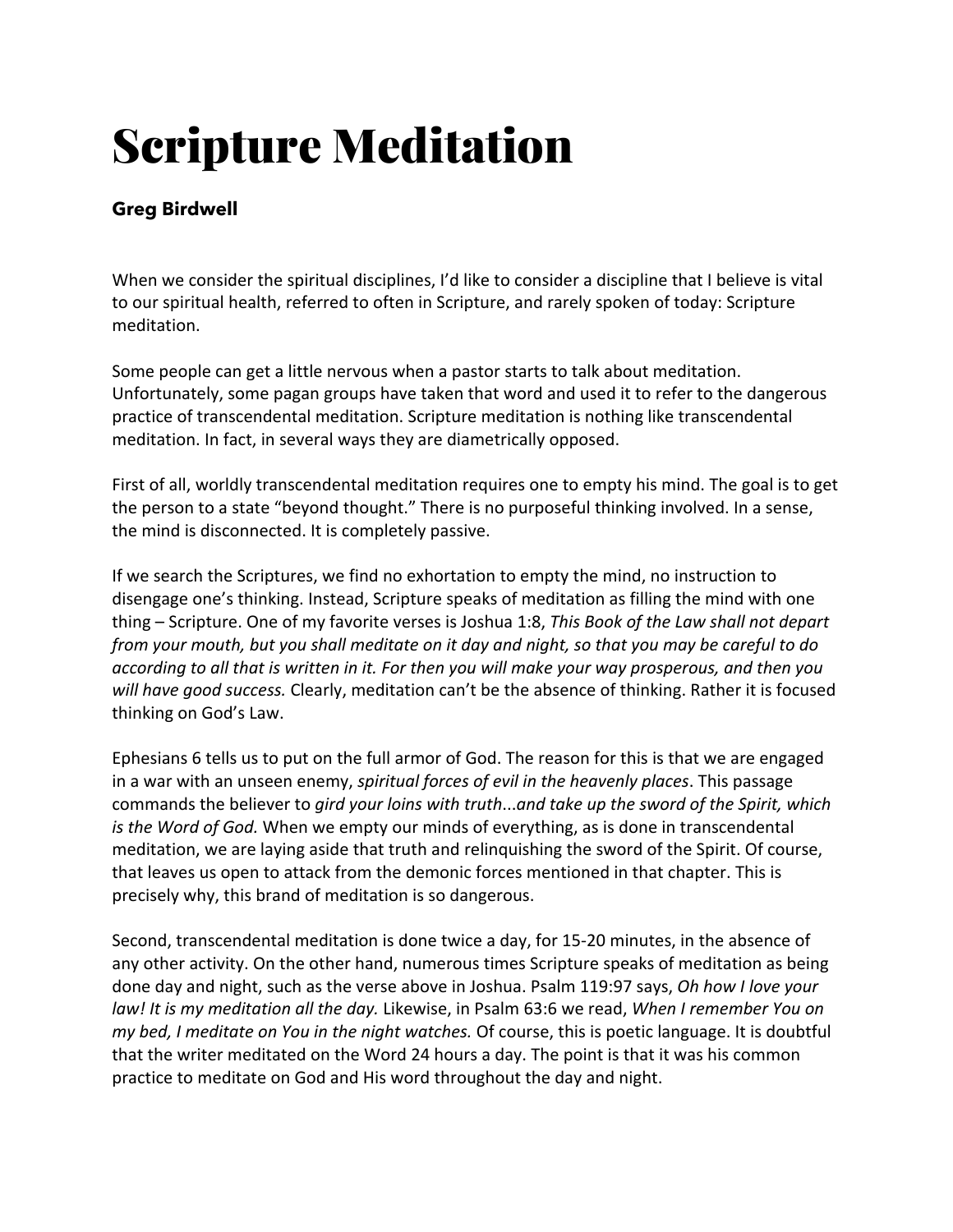I personally find that the best time to meditate on the Word is while I'm in the car, getting dressed, mowing the lawn, or doing some other menial task that does not require my absolute attention. If you try transcendental meditation that way, you could end up dead!

Third, transcendental meditation is completely self-focused, or self-centered. One web site (I'd rather not advertise it here) says this kind of meditation "allows your mind to settle inward, beyond thought, to experience the silent reservoir of energy, creativity and intelligence found within everyone." The benefits listed on the same site are all self-focused and man-centered.

Scripture meditation, on the other hand, is completely God-focused. In Psalm 63:6, referenced above, the psalmist says, *"I meditate on You…"* God and His Word are the total focus of this spiritual discipline. In Scripture meditation, we think God's thoughts, not our own. We desire to comprehend what He has said (Ps 119:15), what He has done (Ps 119:27), who He Himself is (Ps 145:5).

Not only are God, His work, and His Word the focus of our meditation, but He is also the motive for our meditation. *May my meditation be pleasing to him, for I rejoice in the LORD* (Ps 104:34). Our meditation is ultimately an act of worship done for Him alone. I don't meditate to "maximize my own potential", but simply to enjoy Him and please Him.

Psalm 1:1-3 shows a connection between the meditation of Scripture and the living of a godly life. *Blessed is the man who walks not in the counsel of the wicked, nor stands in the way of sinners, nor sits in the seat of scoffers; but his delight is in the law of the LORD, and on his law he meditates day and night. He is like a tree planted by streams of water that yields its fruit in its season, and its leaf does not wither. In all that he does, he prospers.* The godly man is the one who avoids the evil, shaping influence of the world and focuses his life, day and night, on the Word. He is like a tree planted by streams of water. In other words, by filling his mind and attention with the Word of God, he is plugged into the source of spiritual fruit. He is wise. He is mature. He is steadfast. He prospers in every way.

Scripture memory and bible study are how we put God's Word into our heads and hearts. Scripture meditation is how we work God's Word into our thinking, our attitudes, our affections, and our actions. It is a discipline in the truest sense of the word, but if you will take the time and effort to do it, you will reap tremendous rewards.

In a previous Sunday, I advocated meditating on Scripture throughout the day as taught in Psalm 1. I mentioned my meditating on four words in Psalm 23:1 throughout one night— "Yahweh is my shepherd." It occurred to me that some might wonder what that even means. "Do you just say those four words over and over?!" So I wanted to give a brief description of a method I use to meditate. I hope you find it helpful.

Christian meditation is not like other kinds of meditation where one *empties* the mind of everything, which might happen if we simply repeated a set of words over and over like a mantra. Rather, in biblical meditation we seek to *fill* our minds with godly thoughts from the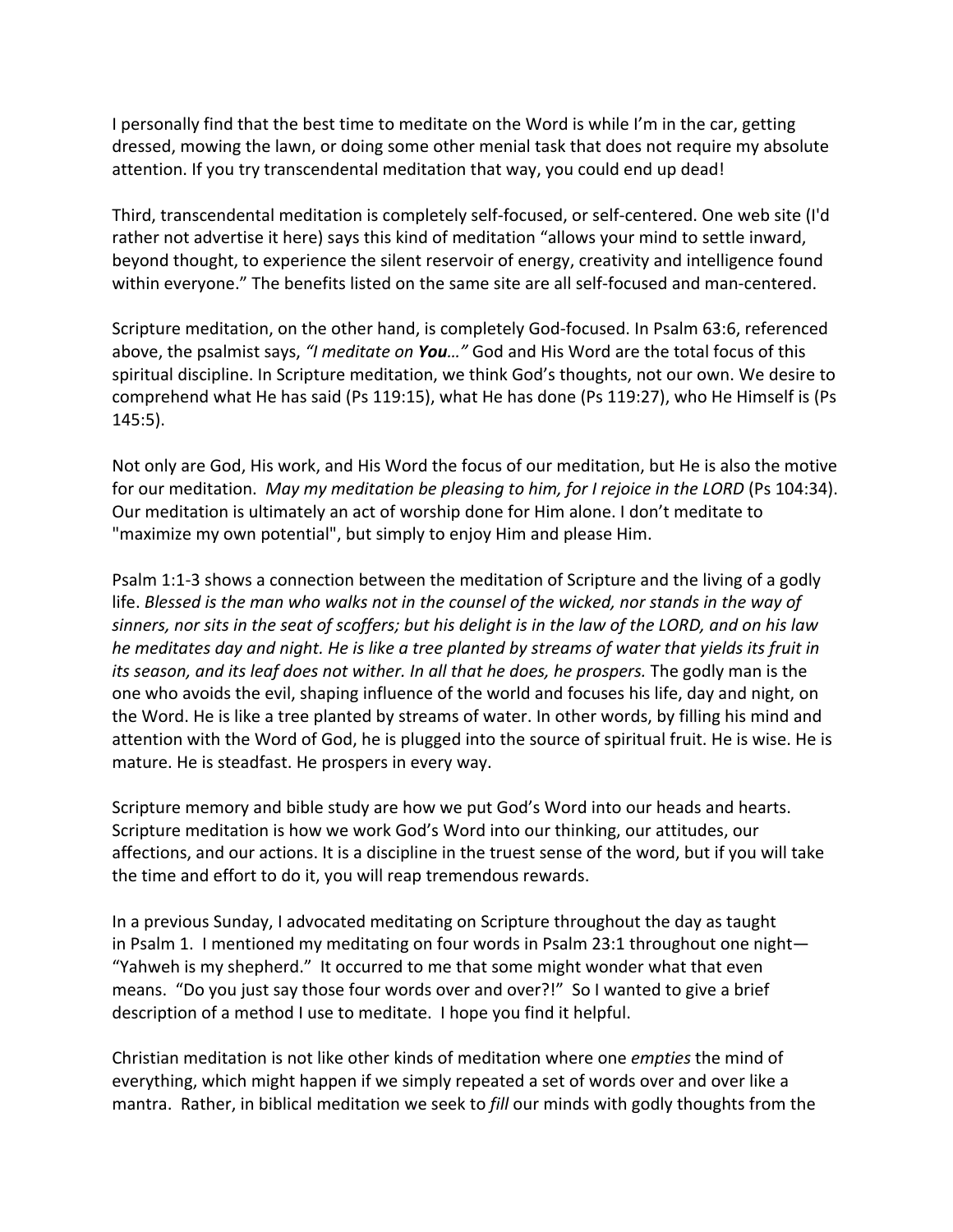Word. In the case of the first four words of Psalm 23, my goal is to plumb the depths of its meaning and think of as many implications/applications as I can.

There are numerous ways to do this, but one of the simplest is to think through each word and the role it plays in the sentence or passage. (This assumes I understand the passage and have rightly interpreted the verse in question. Psalm 23 is quite straightforward and so this method is feasible. The same method might be more cumbersome with something like Revelation 17:6.)

I usually first pray that the Holy Spirit will help me by guiding my thoughts/meditation (John 16:13). In this case, I started with the last word in the phrase and worked my way backward. The following is a brief representation of some of my thoughts:

**Yahweh is my shepherd**. By His grace, He called me, I knew His voice, and I followed Him (John 10:3). He knows my name. He is a good shepherd who goes before me and lays down His life for me (John 10:4, 11). When I stray, He brings me back (Isa 53:6). When I'm threatened, He protects (Psa 23:4). When I sleep, He watches over me (Psa 121:4). Though I am loath to feed myself, He makes me lie down in green pastures (Psa 23:2). Though I am ever fearful, He leads me beside still waters (Psa 23:2). He is gentle and lowly, making every provision for my care (Matt 11:29-30; Psa 23:1).

**Yahweh is my shepherd**. He is not far away, an object of my envy; but His own blood has brought me near (Eph 2:11-13). He is not tentatively or temporarily mine; rather, His own Spirit resides inside me as a seal of permanency (Eph 1:13-14). Further, His being mine is a function of my being His; I've been given to Him by the Father, and He'll never let me go (John 6:37; 10:27-29). He will never leave me, nor let me leave Him (Matt 28:20; Rom 8:35-29; Heb 13:5).

**Yahweh is my shepherd**. It is not merely that He was at one time my shepherd, for even now He watches and serves me (Heb 7:25). Nor is it that He is my shepherd only in my *best* moments, for He is mine by grace through faith, not according to works (Eph 2:8- 9). Nor is it that He is my shepherd only in my *worst* moments, for even my good works are gifts of His hand (Eph 2:10). Nor is that He *will be* my shepherd if certain conditions are met by me, for all the conditions necessary for our eternal bond have been met by Him (Heb 10:10- 14). In all seasons of my faith, in all conditions of my soul, high and low, rich and poor, He is and always will be my shepherd.

**Yahweh is my shepherd**. Not money, home, or creature comforts (Matt 6:19-20). Not health, talents, education, planning, or study (Rom 8:20-23). Not my wife, friends, family; not my critics, nor my admirers (Prov 29:25). Not my hobbies, diversions, or legitimate temporal joys (1 Tim 6:17). None of these things watch over me, guide me, sustain me, protect me, or restore my soul. Rather, Yahweh is my shepherd and does these things. Yahweh, the Creator God in the person of His Son, the Good Shepherd, whose Spirit is so close as to reside in me (John 1:3; 14:17). All-powerful, all-knowing, ever-present (Eph 3:20-21; Col 2:3; Psa 139:7-10). Merciful